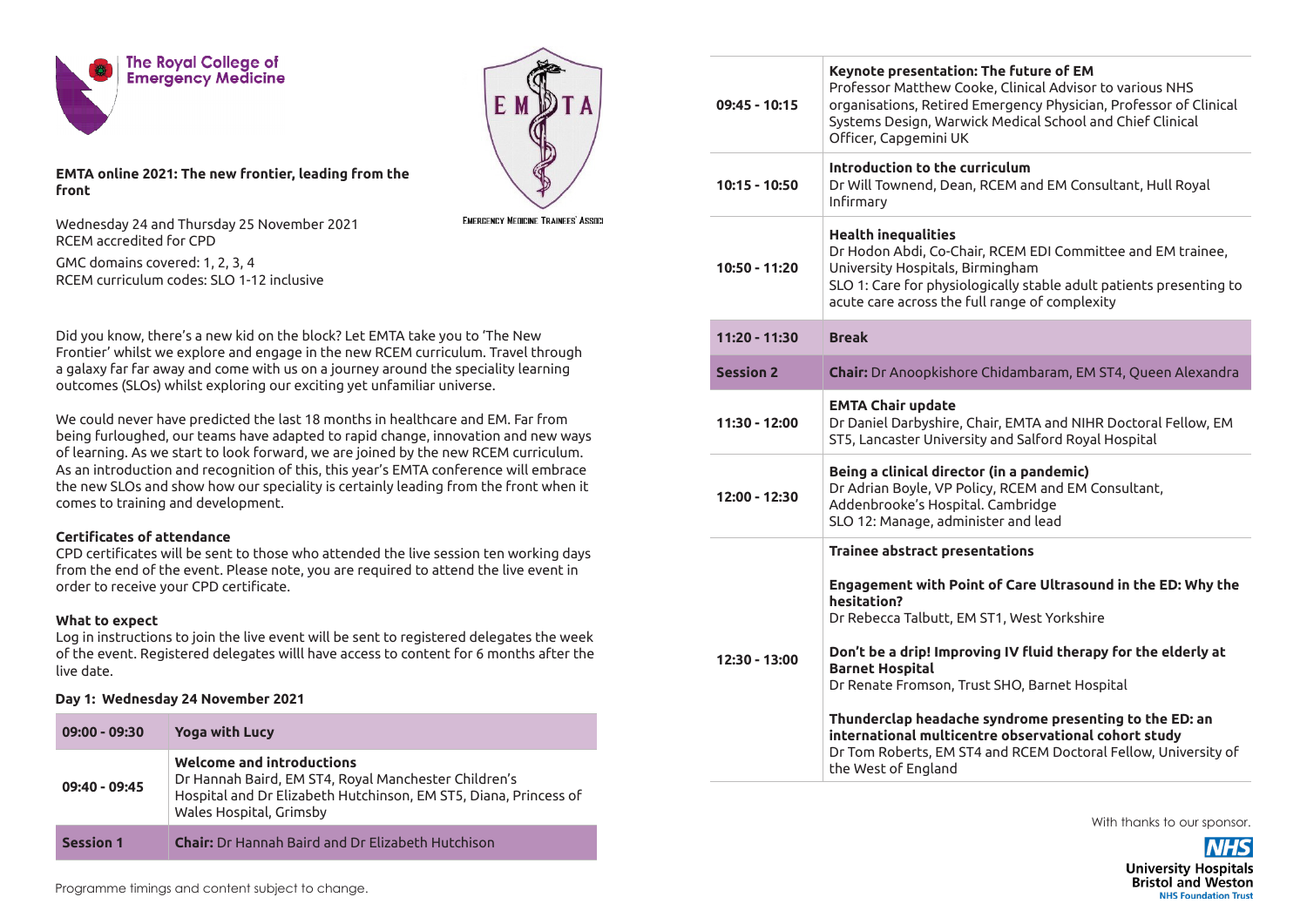| $13:00 - 13:45$  | Lunch                                                                                                                                                                                                                                                                                                                                              |
|------------------|----------------------------------------------------------------------------------------------------------------------------------------------------------------------------------------------------------------------------------------------------------------------------------------------------------------------------------------------------|
| <b>Session 3</b> | Chair: Dr Thomas Shanahan, EM ST1, Manchester Royal Infirmary                                                                                                                                                                                                                                                                                      |
| $13:45 - 14:15$  | What is cognitive bias?<br>Dr James McFetrich, EM Consultant, Northumbria Healthcare<br><b>NHS Foundation Trust</b><br>SLO 2: Support the ED team by answering clinical questions and<br>making safe decisions                                                                                                                                     |
| 14:15 - 15:00    | The future of EM research: A debate<br>Dr Sarah Edwards, Clinical Fellow, Leicester Royal Infirmary<br>Dr Liza Keating, EM Consultant, Royal Berkshire Hospital<br>Dr Salman Naeem, EM ST4, William Harvey Hospital<br>Dr Andrew Tabner, EM Consultant, Royal Derby Hospital<br>SLO 10: Participate in research and managing data<br>appropriately |
| $15:00 - 15:30$  | <b>Break</b>                                                                                                                                                                                                                                                                                                                                       |
| <b>Session 4</b> | Chair: Dr Kuldeep Kaur, EM and ICM trainee, Cambridge<br>University Hospitals NHS Foundation Trust                                                                                                                                                                                                                                                 |
| $15:30 - 16:00$  | Debrief: Why is it so valuable?<br>Dr Kirsten Walthall, EM Consultant, Lancashire Teaching Hospitals<br><b>NHS Foundation Trust</b><br>SLO 7: Deal with complex or challenging situations in the<br>workplace                                                                                                                                      |
| $16:00 - 16:30$  | <b>RCEM President's update</b><br>Dr Katherine Henderson, President, RCEM and EM Consultant, St<br>Thomas' Hospital, London                                                                                                                                                                                                                        |
| 16:30            | Close of day 1                                                                                                                                                                                                                                                                                                                                     |
| 16:45            | <b>Evening social programme</b><br>The following activities will take place one after the other:<br>Doodle with Sophie<br>Quiz<br>DJ set                                                                                                                                                                                                           |

## **Day 2: Thursday 25 November 2021**

| $09:00 - 09:30$ | <b>Pilates with Clara</b>                                       |
|-----------------|-----------------------------------------------------------------|
| $10:00 - 10:10$ | Welcome to day 2<br>Dr Hannah Baird and Dr Elizabeth Hutchinson |

|  | <b>Session 1</b> | <b>Chair:</b> Dr Elizabeth Hutchinson                                                                                                                                                                                                                                                                                                                                                                                                                                                                                                     |
|--|------------------|-------------------------------------------------------------------------------------------------------------------------------------------------------------------------------------------------------------------------------------------------------------------------------------------------------------------------------------------------------------------------------------------------------------------------------------------------------------------------------------------------------------------------------------------|
|  | 10:10 - 10:40    | Content covering SLO 4: Care for injured patients across the<br>full range of complexity<br>Dr Abilius Wong                                                                                                                                                                                                                                                                                                                                                                                                                               |
|  | $10:40 - 11:10$  | <b>PEM top tips</b><br>Dr Elizabeth Herriven, EM/PEM Consultant, Hull Royal Infirmary<br>SLO 5: Care for children of all ages in the ED, at all stages of<br>development and children with complex needs                                                                                                                                                                                                                                                                                                                                  |
|  | $11:10 - 11:20$  | <b>Break</b>                                                                                                                                                                                                                                                                                                                                                                                                                                                                                                                              |
|  | <b>Session 2</b> | Chair: Dr Peter Lynas, EM ST3, Blackpool Victoria Hospital                                                                                                                                                                                                                                                                                                                                                                                                                                                                                |
|  | $11:20 - 11:50$  | <b>Trainee abstract presentations sessions</b><br>Moans, groans and broken bones: A PDSA approach to<br>improving pain management in children<br>Dr Sophia Bryce, EM ST3, Royal Cornwall Hospital<br>To scan or not to scan in paediatric trauma: Is computerised<br>tomography clinically justified?<br>Dr Kuldeep Kaur<br>Mission to Mars: Using story art to ease anxiety and improve<br>empathy in a Children's Emergency Department (CED)<br>Dr Navin Leanage, EM ST4 and ACF, Leicester Royal Infirmary and<br>Leicester University |
|  | 11:50 - 12:20    | Knowing when to stop<br>Dr Linda Dykes, EM Consultant, GP and Associate Medical<br>Director, Integrated Care Division, Wye Valley NHS Trust<br>SLO 3: Identify sick adult patients, be able to resuscitate and<br>stabilise and know when it's appropriate to stop.                                                                                                                                                                                                                                                                       |
|  | $12:20 - 13:10$  | Lunch                                                                                                                                                                                                                                                                                                                                                                                                                                                                                                                                     |
|  | <b>Session 3</b> | <b>Chair:</b> Dr Hannah Baird                                                                                                                                                                                                                                                                                                                                                                                                                                                                                                             |
|  | 13:10 - 13:40    | Completing effective QI in a fast moving environment<br>Dr Dale Kirkwood, EM ST3, Royal Preston Hospital<br>SLO 11: Particpate in and promote activity to improve the quality<br>and safety of patient care                                                                                                                                                                                                                                                                                                                               |

With thanks to our sponsor.

**NHS** University Hospitals<br>Bristol and Weston

Programme timings and content subject to change.